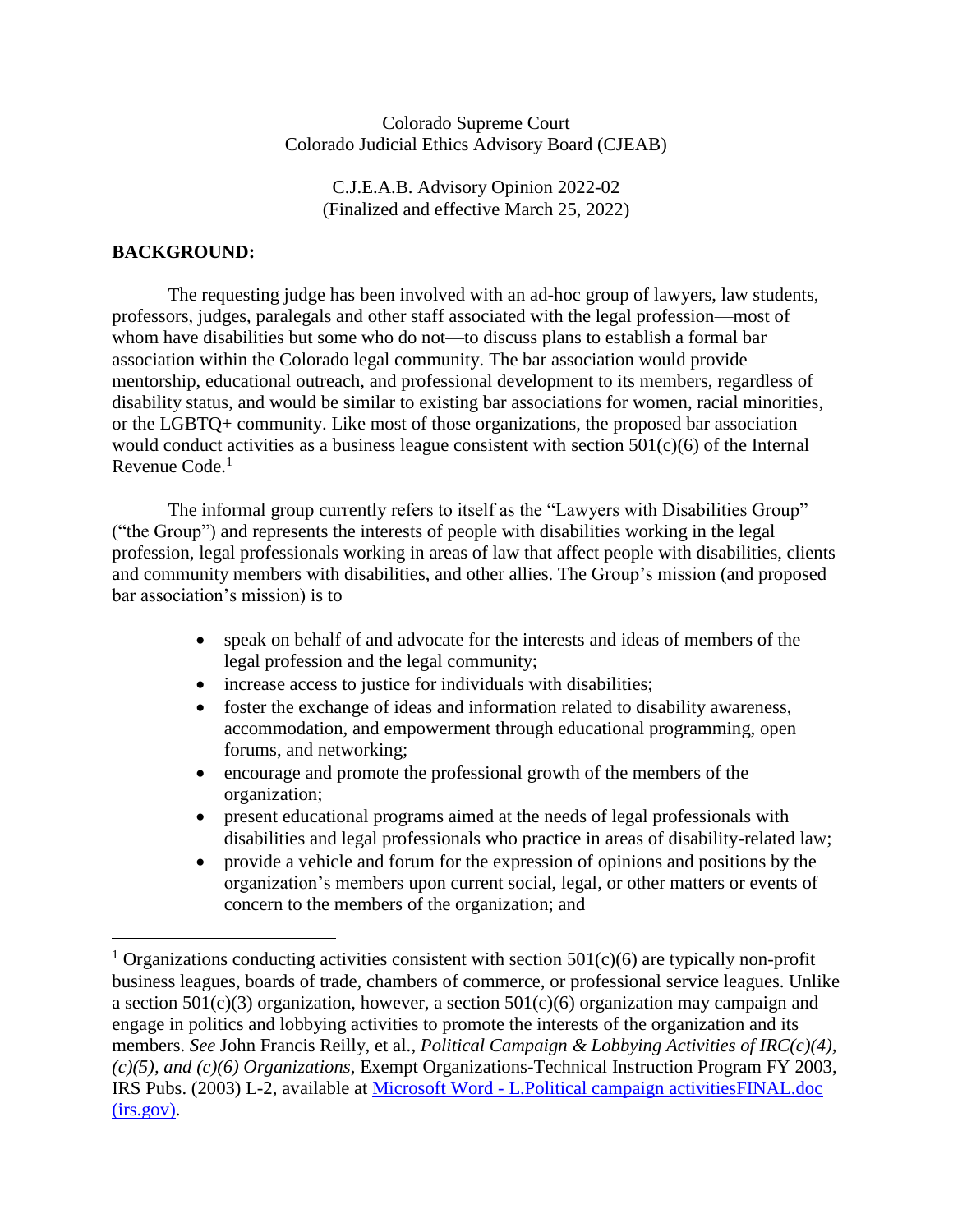• serve as a communication network to broaden opportunities for legal professionals and law students with disabilities.

As the Group's intent to establish a formal bar association becomes more concrete, the requesting judge would like to know what level of involvement the judge may have in the bar association without violating the Code of Judicial Conduct ("Code").

## **ISSUES PRESENTED:**

- 1. Whether a judge may serve as an officer of or on the board of directors of a bar association for lawyers with disabilities that would be incorporated as a non-profit organization under Colorado law and would conduct activities as a business league consistent with section 501(c)(6) of the Internal Revenue Code.
- 2. Whether a judge may be a dues-paying member of a bar association for lawyers with disabilities that would be incorporated as a non-profit organization under Colorado law and would conduct activities as a business league consistent with section  $501(c)(6)$  of the Internal Revenue Code.

## **SUMMARY:**

- 1. The requesting judge may serve as an officer or board member of a bar association for lawyers with disabilities but may not participate in political or campaign efforts.
- 2. The requesting judge may be a dues-paying member of a bar association for lawyers with disabilities but may not participate in political or campaign efforts.

# **APPLICABLE PROVISIONS OF THE CODE:**

Rule 1.2 provides that "[a] judge shall act at all times in a manner that promotes public confidence in the independence, integrity, and impartiality of the judiciary, and shall avoid impropriety and the appearance of impropriety."

Rule 1.3 prohibits a judge from abusing "the prestige of judicial office to advance the personal or economic interests of the judge or others or allow[ing] others to do so."

Canon 3 requires a judge to conduct personal and extrajudicial activities in a way that minimizes the risk of conflict with the obligations of judicial office. Rule 3.1 governs extrajudicial activities in general and clarifies that "[a] judge may engage in extrajudicial activities, except as prohibited by law or this Code," but when engaging in such extrajudicial activities, a judge shall not

- (A) participate in activities that will interfere with the proper performance of the judge's judicial duties;
- (B) participate in activities that will lead to frequent disqualification of the judge;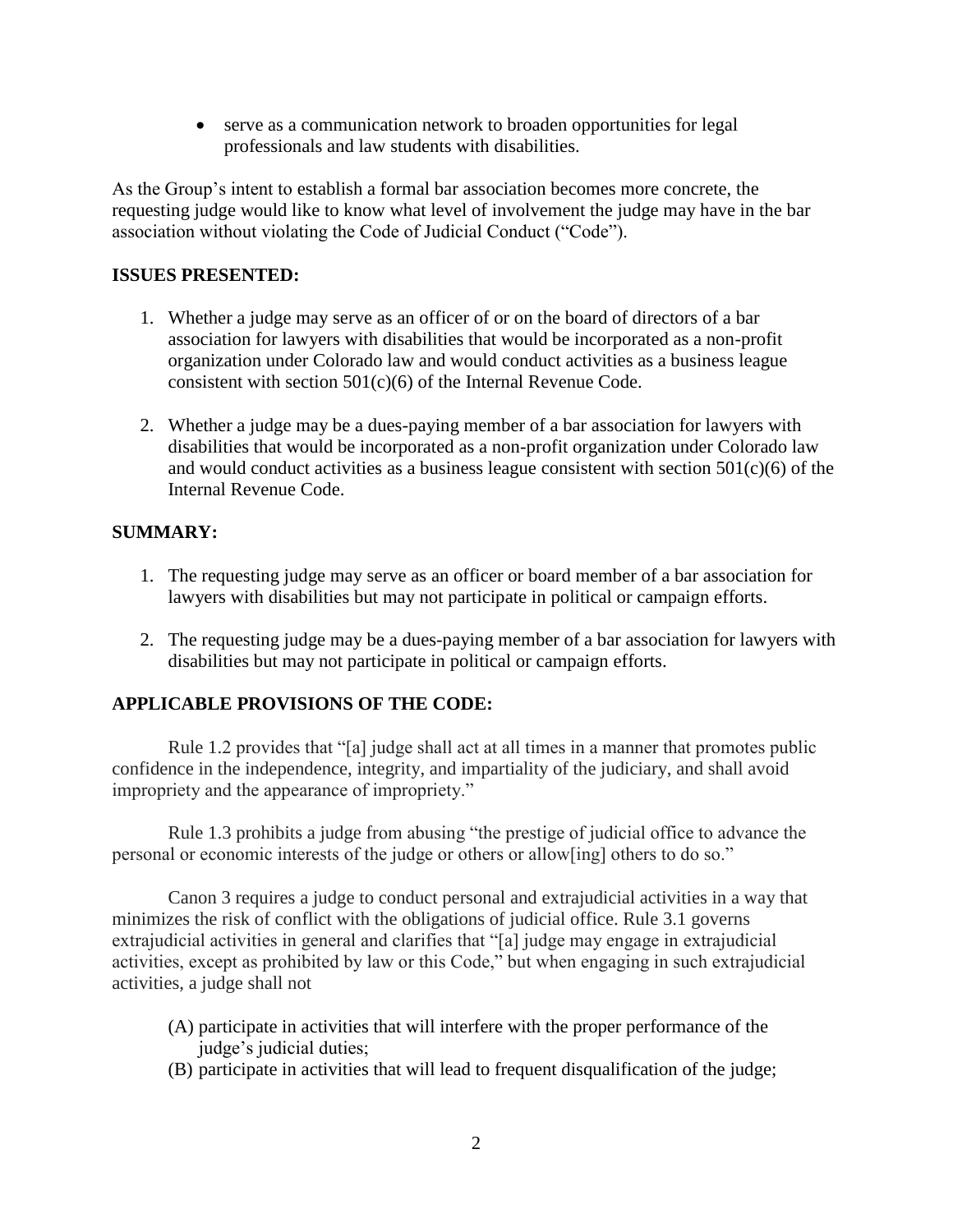- (C) participate in activities that would appear to a reasonable person to undermine the judge's independence, integrity, or impartiality;
- (D) engage in conduct that would appear to a reasonable person to be coercive;
- (E) make use of court premises, staff, stationery, equipment, or other resources, except for incidental use for activities that concern the law, the legal system, or the administration of justice, or unless such additional use is permitted by law.

The commentary to Rule 3.1 further explains that "[t]o the extent that . . . judicial independence and impartiality are not compromised, judges are encouraged to engage in appropriate extrajudicial activities." *Id.* cmt. [1]. The rationale is that "[p]articipation in both law-related and other extrajudicial activities helps integrate judges into their communities and furthers public understanding of and respect for courts and the judicial system." C.J.C. Rule 3.1, cmt. [2].

Rule 3.2 prohibits judges from appearing voluntarily at a public hearing before, or otherwise consulting with, an executive or a legislative body or official, except:

- (A)in connection with matters concerning the law, the legal system or the administration of justice; [or]
- (B) in connection with matters about which the judge acquired knowledge or expertise in the course of the judge's judicial duties . . . .

Subject to Rule 3.1, Rule 3.7 provides that judges "may participate in activities sponsored by organizations or governmental entities concerned with the law, the legal system, or the administration of justice, and those sponsored by or on behalf of educational, religious, charitable, fraternal, or civic organizations not conducted for profit." Rule 3.7(A)(6) permits judges to serv[e] as an officer, director, trustee, or nonlegal advisor of such an organization or entity, unless it is likely that the organization or entity:

- (a) will be engaged in proceedings that would ordinarily come before the judge; or
- (b) will frequently be engaged in adversary proceedings in the court of which the judge is a member, or in any court subject to the appellate jurisdiction of the court of which the judge is a member.

#### **ANALYSIS:**

The CJEAB has issued several opinions addressing whether a judge may serve on the board of or be affiliated with a non-profit, charitable, or civic organization. Consistent with Rules 3.1 and 3.7, the CJEAB has generally determined a judge may be a member of such an organization or serve on its board as long as service would not adversely affect the judge's ability to discharge his or her official duties, and the judge would not engage in fundraising or in the organization's legislative or political activities. *See, e.g.*, C.J.E.A.B. Ad. Op. 2020-01 (Jan. 19, 2020) (judge may serve on the board of a non-profit organization designed to promote women—particularly women of color—to leadership positions); C.J.E.A.B. Ad. Op. 2016-02 (Nov. 14, 2016) (judge may serve on the Board of the Pikes Peak Region of Joint Initiatives for Youth and Families even if the Board engages in legislative advocacy for children as long as his service does not interfere with the judge's ability to perform judicial duties); C.J.E.A.B. Ad. Op. 2016-01 (Feb. 23, 2016) (judge sitting on the board of cycling charity may write thank-you notes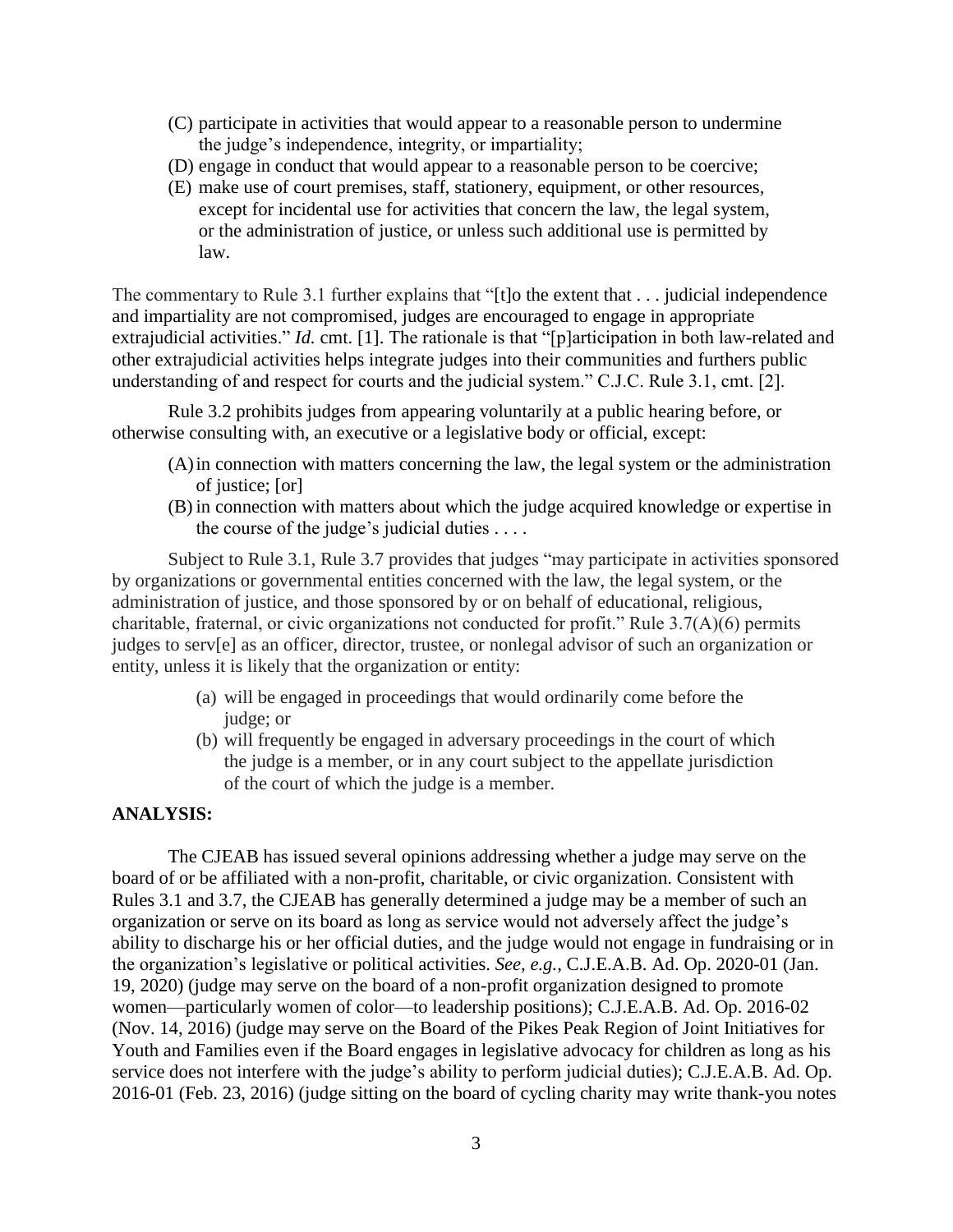to acknowledge past donations as long as the judge does not identify as a judicial officer or solicit future donations); C.J.E.A.B. Ad. Op. 2013-01 (judge may serve on board of directors of the Colorado Organization for Victim Assistance, provided doing so will not lead to frequent disqualification and activities as a board member do not undermine the judge's impartiality or give rise to appearance of impropriety).

Although the CJEAB has considered many instances in which a judge may serve or participate as a member or in a leadership capacity for a non-profit organization, we have not yet considered whether a judge may be a dues-paying member of or have a leadership role in a bar association formed specifically under section  $501(c)(6)$ .

Per Rule 3.7—which permits judges to participate in activities sponsored by organizations concerned with the law, legal system, and the administration of justice or hold a board position for such an organization—the requesting judge can be a member or officer of a bar association for lawyers with disabilities. Yet while participation may comply with Rule 3.7, there are other factors the CJEAB must consider, like the lobbying component associated with a 501(c)(6) organization and whether affiliation with a "specialty" bar association may give the appearance of partiality.

### **A. Political Campaigning and Lobbying Activities**

 $\overline{a}$ 

Although the proposed bar association might not engage in politics, campaigning, or lobbying activities, any organization formed under section  $501(c)(6)$  has the authority to engage in those activities. In Advisory Opinion 2016-02, we considered whether a judge could serve on the board of directors of a charity that lobbied for legislation on behalf of children and their families. We concluded that despite the charity's lobbying efforts, the judge could serve on its board as long as he did not lend the prestige of judicial office to the organization and his participation on the board did not result in his frequent disqualification.

Thus, even if the proposed bar association advocates and lobbies for individuals with disabilities, the requesting judge can still be a dues-paying member and serve on the bar association's board. 2

# **B. Distinction Between General and "Specialty" Bar Associations**

The next issue the CJEAB must consider is the appearance of bias or impropriety that might arise if a judge is a member of or serves on the board of a bar association. The jurisdictions that have considered a judicial official's affiliation with a bar association distinguish between profession- or geographic-wide bar associations and "specialty" bar associations. Profession- and geographic-wide bar associations are broad and inclusive; their members "reflect all, or many different segments of the bar and represent all sides of various issues confronting the profession." D.C. Ad. Comm. on Jud. Conduct, Ad. Op. No. 4 (Feb. 22, 1994), 1 n.1. Specialty bar associations, on the other hand, tend to have fewer members and typically fall into one of three categories: they (1) represent a particular class of clients (*e.g.*, plaintiffs or defendants); (2) engage in a specialized practice area (*e.g.*, family law); or (3) reflect a particular group of lawyers (*e.g.*, women or racial minorities). *See id.*

<sup>&</sup>lt;sup>2</sup> We caution the requesting judge that Canon 4 still restricts a judge from participating in political and campaign activities: a judge "shall not engage in political or campaign activity that is inconsistent with the independence, integrity, or impartiality of the judiciary."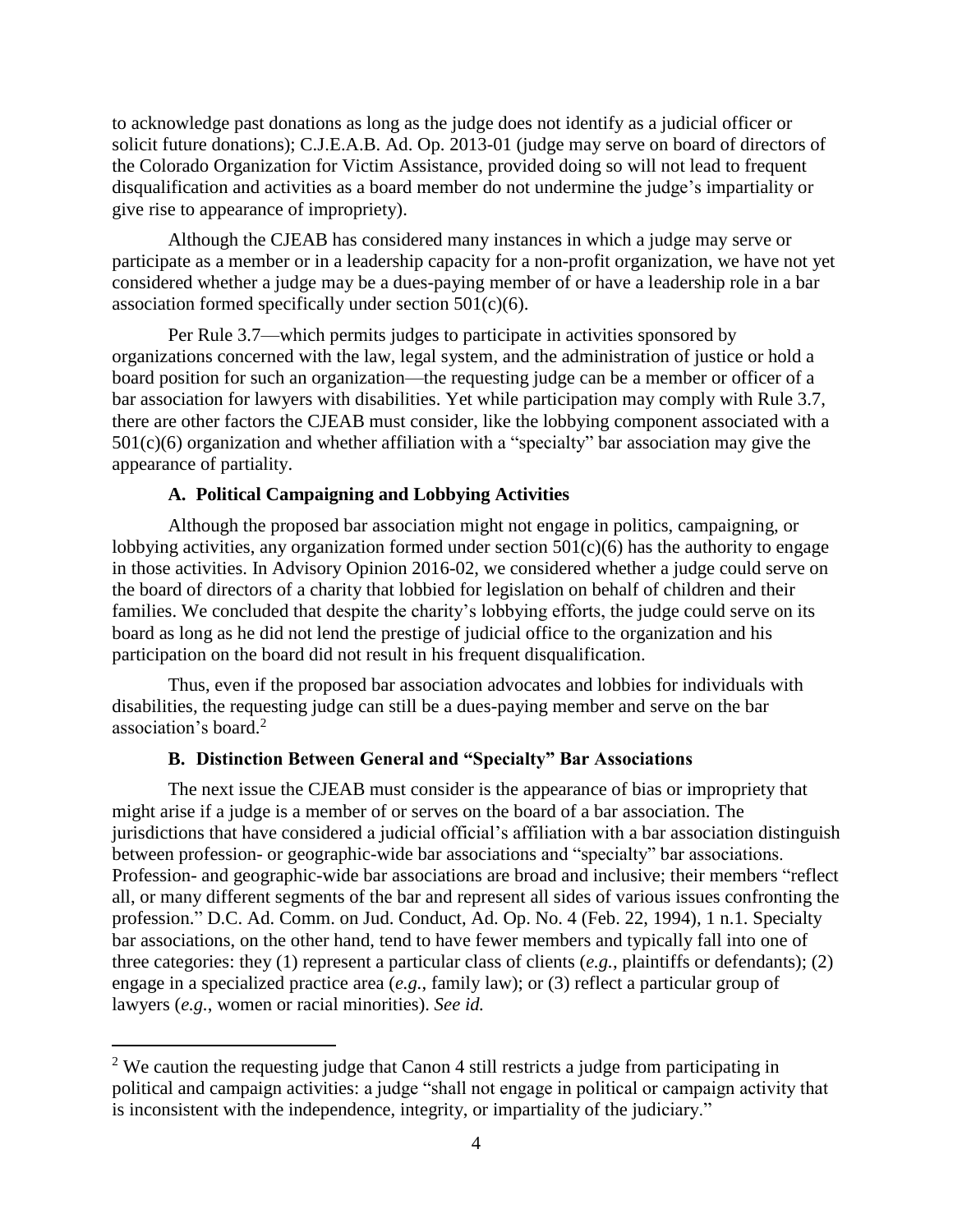Most jurisdictions generally encourage judges to participate in general state and local bar associations, inns of court, and similar organizations, including serving as officers and board members because the members represent all sides of the legal profession and there is no concern of bias or impropriety. *See, e.g.*, CA Sup. Ct. Comm. on Jud. Eth. Ops. Ad. Op. 47 (Sept. 11, 1997) (it is appropriate and desirable for judges to participate in the professional, educational, and social activities of legal organizations). Judges are, therefore, encouraged to participate in these organizations because doing so fosters an intellectual exchange among judges, lawyers, and academics in the legal community and across legal fields. *See id.*

In contrast, several jurisdictions have advised judges to exercise caution when considering membership or leadership roles in specialty bar associations because those associations could advocate for only one side of an issue, their members might appear frequently before the court, or membership may give the appearance of bias or judicial impropriety. *See, e.g.*, AK Comm. Jud. Cond. Ad. Op. #99-4 (Dec. 14, 1999) (judge could not be a member of the Association of Trial Lawyers because the association advocated for the position of plaintiffs in civil disputes and membership would convey the appearance of a special relationship to one side of the adversarial process); SC Ad. Comm. on Standards of Jud. Con. Ad. Op. 27-1998 (judge could not be a member of the South Carolina Trial Lawyers Association because membership could create a perception of bias by the judge towards that particular organization and its members, as well as lending the prestige of the judiciary to advance the organization's private interests).

The term, "specialty bar association," as defined by the D.C. Advisory Committee on Judicial Conduct, is far-reaching. As the Committee itself noted, "it is not always clear whether the group can properly be characterized as a bar association or is, more broadly, simply an organization of lawyers for one or more purposes." D.C. Ad. Op. 4, at 2. For instance, a group of lawyers practicing a specific type of law—like family law—might form a specialty bar, but there is no concern of judicial bias or impropriety if a judge becomes a member or officer because the organization represents all sides of the profession and the association exists to discuss a wide range of issues concerning family law. *See, e.g.*, WI Jud. Conduct Ad. Comm. Ad. Op. 98-10R, p. 6 (Nov. 18, 1998) (section of a bar such as family law does not present problems for a judge because even though it is a specialized bar association, it is made up of lawyers who appear against each other and not lawyers who always represent the same interest such as plaintiffs' or insurance defense lawyers). Further, as long as a bar association does not discriminate or exclude certain groups of people from its membership, it is not concerning if its members reflect a similar group of attorneys.<sup>3</sup>

Thus, the real concern with a specialty bar association is not whether the organization focuses on a specific type of law or the composition of its members, but whether the organization is "partisan"—meaning association with the organization would give an appearance of impropriety, convey the impression that the judge could be influenced or appear biased, risk the prestige of judicial office, or erode public confidence in the judiciary. *See* CA Ad. Op. 47, at 2. A

 $\overline{a}$ 

<sup>&</sup>lt;sup>3</sup> See C.J.C. Rule 3.6(A) ("A judge shall not hold membership in any organization that practices invidious discrimination on the basis of race, sex, gender, religion, national origin, ethnicity, or sexual orientation.").